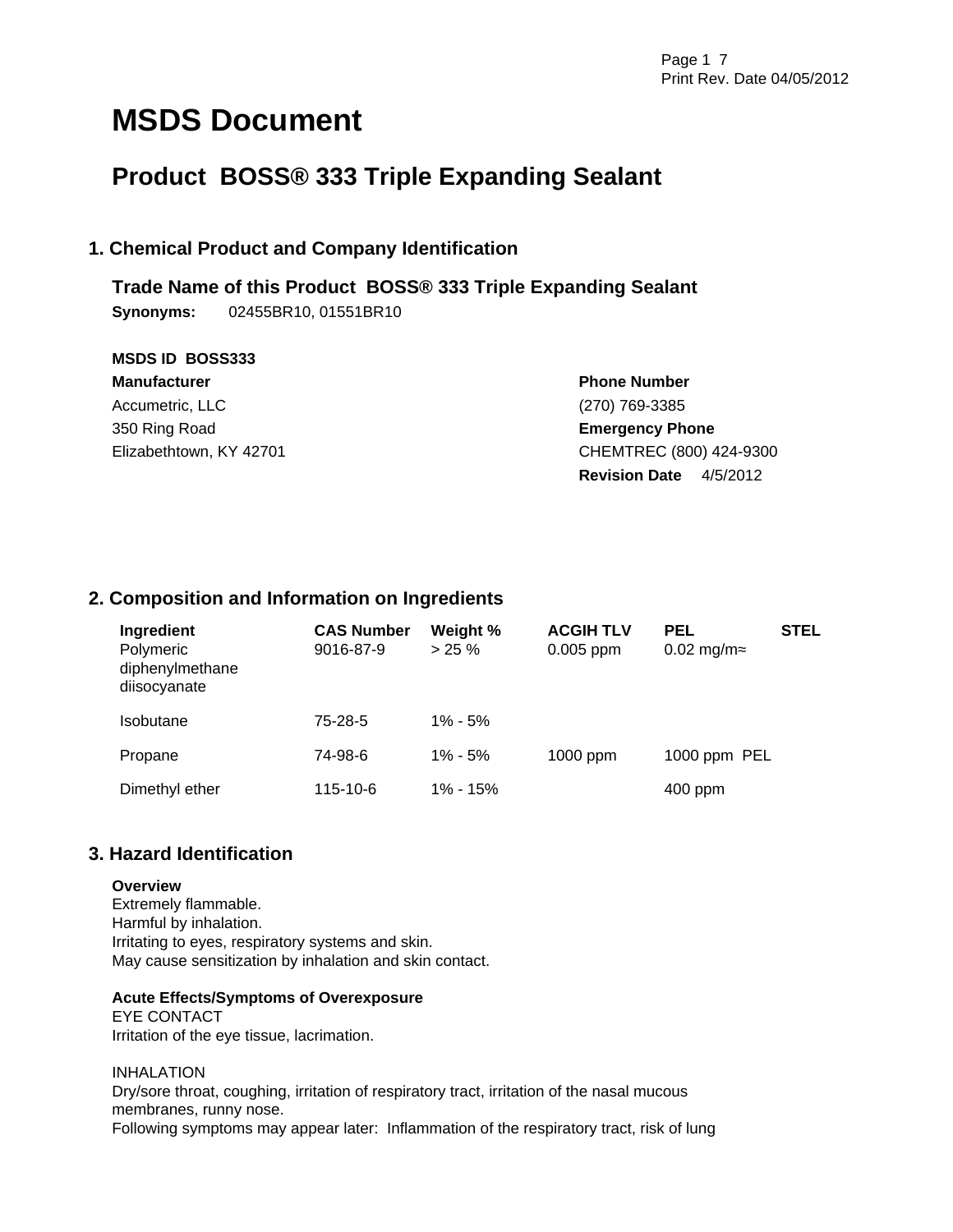Page 2 7 Print Rev. Date 04/05/2012 MSDS ID BOSS333 BOSS® 333 Triple Expanding Sealant

edema, respiratory difficulties.

SKIN CONTACT Tingling/irritation of skin.

#### **Chronic Effects/Symptoms of Overexposure**

May cause sensitization by skin contact. May cause sensitization by inhalation. Contains substance with uncertain carcinogenic properties (polymethylenepolyphenylisocyanate).

The following may also occur with continuous exposure/contact: Body temperature rise, tremor, feeling of weakness, headache, skin rash/inflammation, may stain the skin, dry skin, risk of pneumonia.

### **4. First Aid Information**

#### **Eye Contact**

Immediately flush eyes with large amounts of water for at least 15 minutes. Get immediate medical attention.

#### **Ingestion**

DO NOT induce vomiting. DO NOT attempt to give anything by mouth to an unconscious person. If individual is conscious, give water to dilute stomach contents. Get prompt medical attention.

#### **Inhalation**

Remove to fresh air. If breathing is difficult, give oxygen. If breathing has stopped, give artificial respiration. Get medical attention.

#### **Skin Contact**

Rinse immediately with plenty of water. If irritation persists, seek medical attention.

### **5. Fire Fighting Measures**

**Flash Point** < 32°F

**Extinguishing Media**  Carbon dioxide, BC powder, Polyvalent foam, Quantities of water

**Unsuitable Extinguishing Media**  None known

### **Special Exposure Hazards**

On burning product releases toxic and corrosive gases/vapors: hydrogen chloride, carbon monoxide and carbon dioxide. Gas/vapor spreads at floor level, creating an ignition hazard. Gas/vapor flammable with air within explosion limits. Aerosol may explode when expose to flame or heat.

### **Special Fire Fighting Procedures**

Dilute toxic gases with water spray. Take account of toxic fire fighting water. Do not move the load if expose to heat.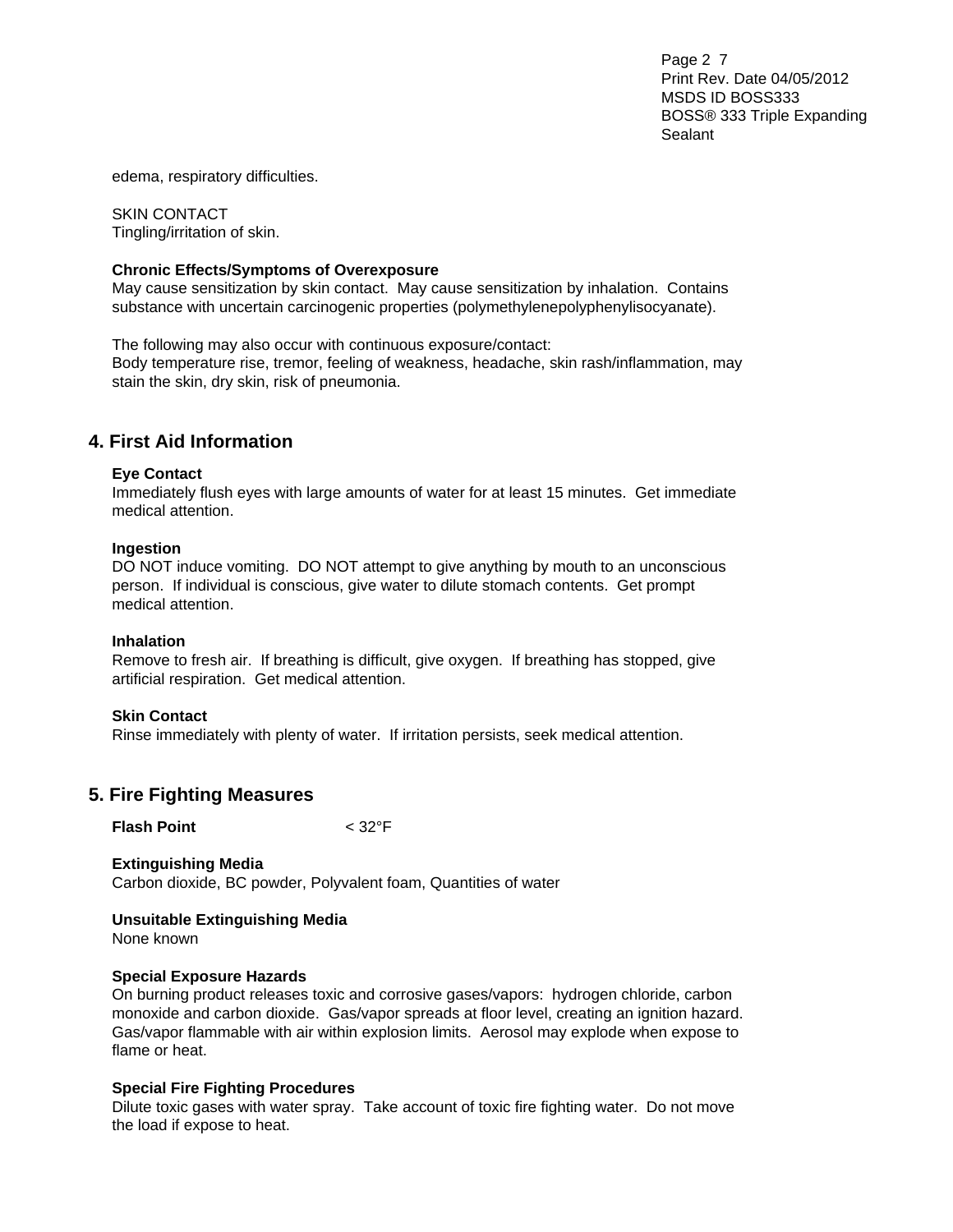Page 3 7 Print Rev. Date 04/05/2012 MSDS ID BOSS333 BOSS® 333 Triple Expanding Sealant

### **6. Accidental Release Measures**

#### **Steps to be taken in case of spill or release**

Observe all personal protection equipment recommendations. Allow product to solidify and remove it by mechanical means. Remove uncured foam with acetone. Use appropriate containment to avoid environmental contamination.

Local, state and federal laws and regulations may apply to releases and disposal of this material, as well as those materials and items employed in the cleanup of releases. You will need to determine which federal, state and local laws and regulations are applicable.

### **7. Handling and Storage**

### **Handling**

Observe very strict hygiene. Avoid contact with skin and eyes. In case of insufficient ventilation, keep naked flames/sparks away. Remove contaminated clothing immediately. Clean contaminated clothing before re-use.

### **Storage**

Keep out of direct sunlight. Keep away from heat sources, ignition sources, acids and bases.

Storage temperature: < 122F (50C)

### **8. Exposure Controls and Personal Protection**

### **Component Exposure Limits**

Polymethylenepolyphenylisocyanate (9016-87-9) TLV-TWA: -- TLV-STEL: -- TLV-Ceiling: --

Dimethyl ether (115-10-6) TLV-TWA: -- TLV-STEL: -- TLV-Ceiling: --

Propane (74-98-6) TLV-TWA: 2,500 ppm TLV-STEL: -- TLV-Ceiling: --

Isobutane (75-28-5) TLV-TWA: -- TLV-STEL: -- TLV-Ceiling: --

### **Occupational Exposure Controls**

Use only in well ventilated areas.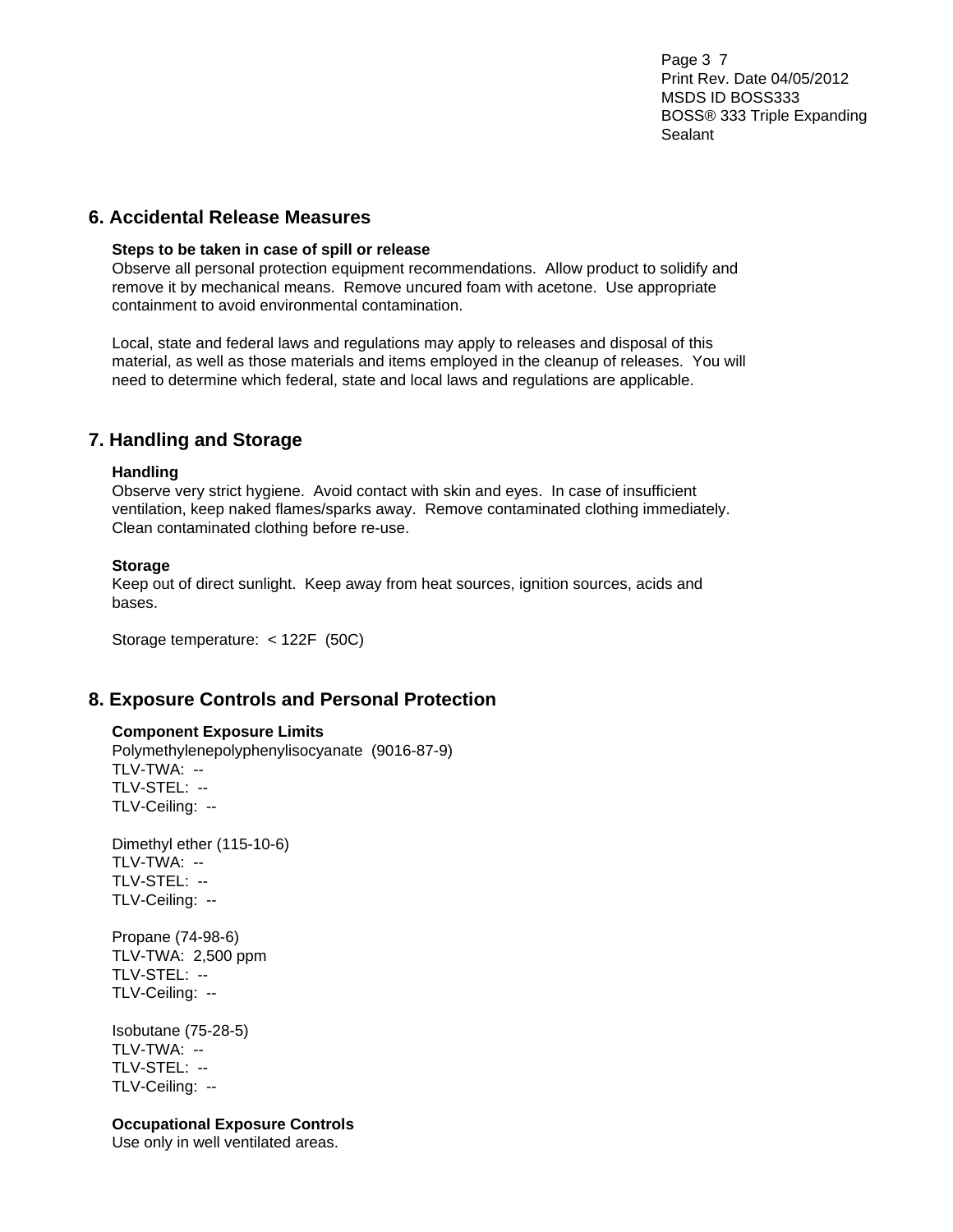Page 4 7 Print Rev. Date 04/05/2012 MSDS ID BOSS333 BOSS® 333 Triple Expanding Sealant

### **Eye Protection**

Use proper protection - safety glasses as a minimum.

### **Skin Protection**

Chemically resistant gloves and suitable protective clothing.

### **Respiratory Protection**

In case of insufficient ventilation, use respiratory protection with filter Type A.

### **9. Physical and Chemical Properties**

| <b>Physical State</b>         | Aerosol           |
|-------------------------------|-------------------|
| <b>Specific Gravity</b>       | 0.996             |
| Density Ibs/Gal.              | 8.3120226         |
| Color/Appearance              | Variable in color |
| Odor                          | Characteristic    |
| рH                            | Not determined    |
| <b>Boiling/Cond. Point</b>    | Not determined    |
| <b>Melting/Freezing Point</b> | Not determined    |
| Solubility                    | Insoluble         |
| <b>Evaporation Rate</b>       | Not determined    |
| VOC %                         | 20%               |
| Viscositv                     | Not determined    |
| <b>Vapor Density</b>          | Not determined    |
| <b>Vapor Pressure</b>         | Not determined    |

### **Note**

The above information is not intended for use in preparing product specifications. Contact Accumetric LLC before writing specifications.

### **10. Stability and Reactivity**

### **Materials to Avoid**

Keep away from heat sources, ignition sources, acids, and bases.

### **Conditions to Avoid - Reactivity**

Unstable on exposure to heat.

### **Hazardous Decomposition Products**

On burning: release of toxic and corrosive gases/vapors: hydrogen chloride, carbon monoxide and carbon dioxide.

On heating: release of toxic /combustible gases/vapors (hydrogen cyanide).

May polmerize on exposure to temperature rise.

May polymerize with a lot of compounds, ex; (Strong) bases and amines.

Reacts violently with (some) acids/bases.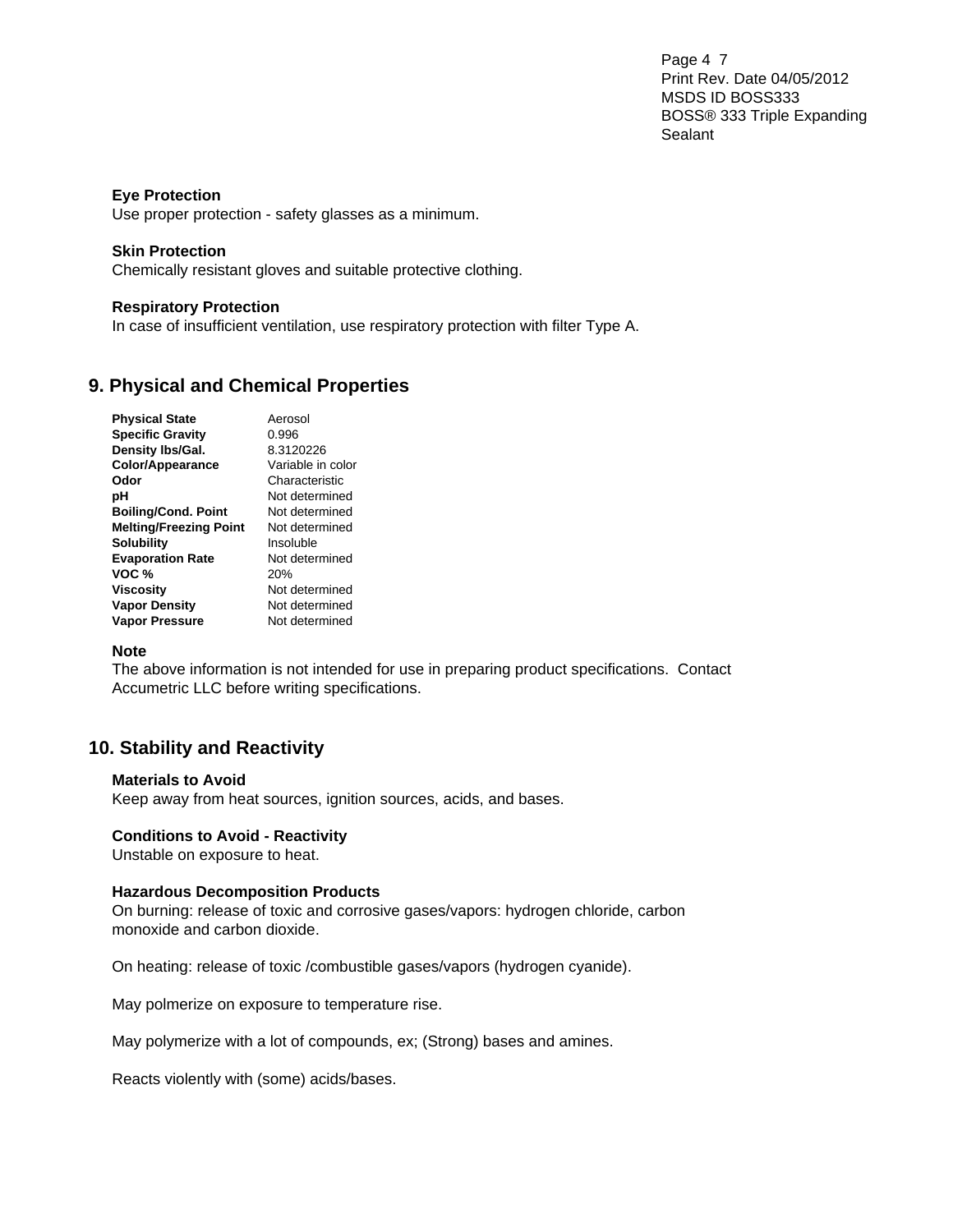Page 5 7 Print Rev. Date 04/05/2012 MSDS ID BOSS333 BOSS® 333 Triple Expanding Sealant

### **11. Toxicological Information**

#### **Acute Toxicity**

Polymethylenepolyphenylisocyanate (9016-87-9) LD50 oral rat: > 10,000 mg/kg LD50 dermal rabbit: > 5,000 mg/kg LC50 inhalation rat: Not determined

Propane (74-98-6) LD50 oral rat: Not determined LD50 dermal rabbit: Not determined LC50 inhalation rat: 513 mg/l/4 h LC50 inhalation rat: 280,000 ppm/ 4 h

Isobutane (75-28-5) LD50 oral rat: Not determined LD50 dermal rabbit: Not determined LC50 inhalation rat: 658 mg/l/4 h

#### **Chronic Toxicity**

Polymethylenepolyphenylisocyanate (9016-87-9) Carcinogenicity (MAK): Category 3B Mutagenicity (MAK): Not Listed Teratogenicity (MAK): Group - IARC Classification: 3

Dimethyl Ether (115-10-6) Carcinogenicity (MAK): Not Listed Mutagenicity (MAK): Not Listed Teratogenicity (MAK): Group D IARC Classification: Not Listed

### **12. Ecological Information**

### **Ecotoxicity**

No data available

**Mobility**  Insoluble in water

### **Persistence and Degradability**

Biodegradation: Not determined Water: No data available Soil: Not determined

**Bioaccumulative Potential**  Not established

### **Other Adverse Effects**

Effect on Ozone Layer: Not danagerous for the ozone layer (1999/45/EC) Greenhouse Effect: No data available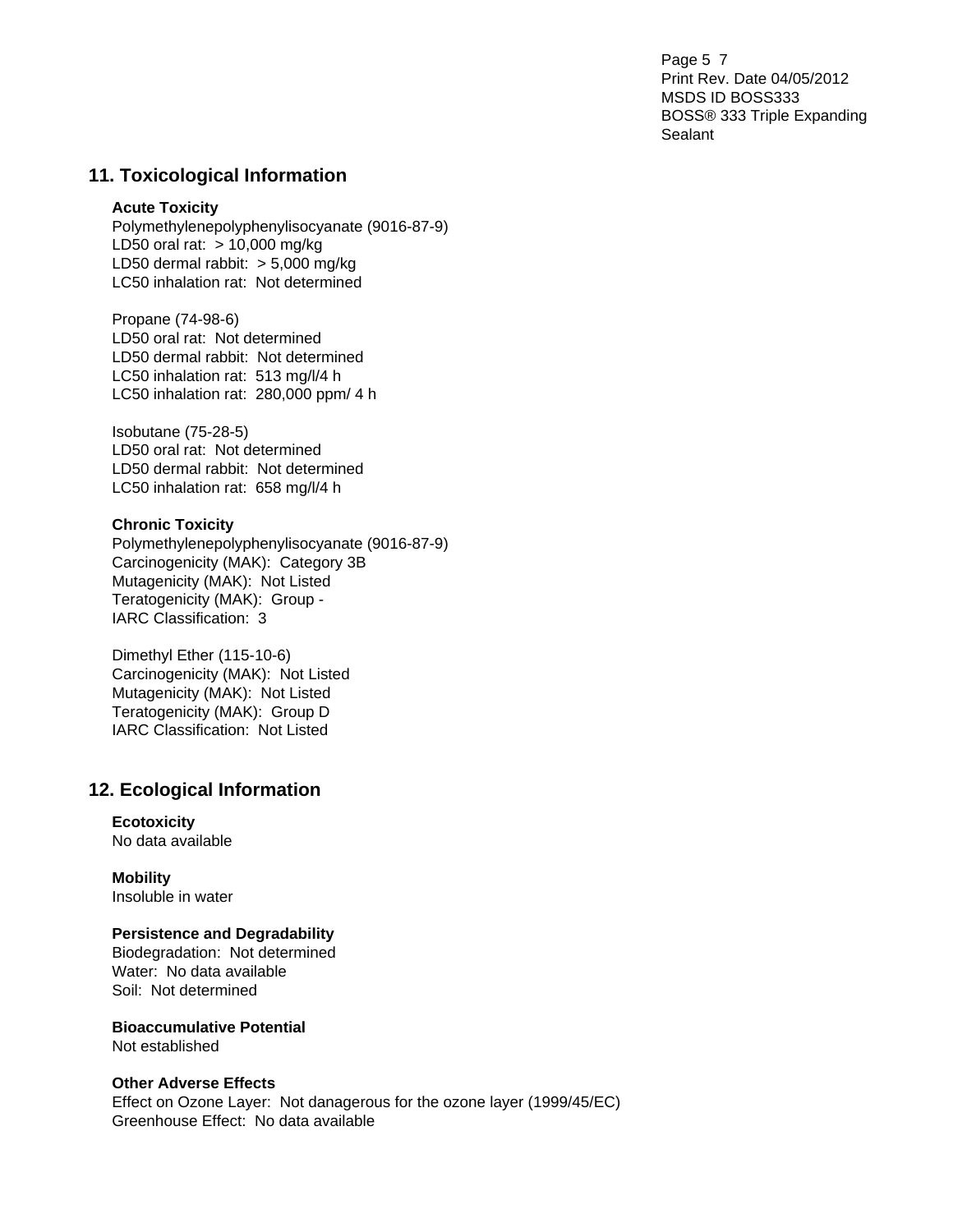Page 6 7 Print Rev. Date 04/05/2012 MSDS ID BOSS333 BOSS® 333 Triple Expanding Sealant

Effect on Waste Water Purification: No data available

### **13. Disposal Considerations**

#### **Waste Disposal Method**

We make no guarantee or warranty of any kind that the use or disposal of this product complies with all local, state, or federal laws. It is also the obligation of each user of the product mentioned herein to determine and comply with the requirements of all applicable statutes.

This product is not known to be regulated under RCRA regulations, but contains SARA regulated substances. Disposal of unused portions of this product and process waste containing this product should be done only after a careful evaluation and in compliance with all federal, local and state laws.

### **14. Transportation Information**

#### **DOT Road Shipment Information**

Hazard Class: 2.1 Identification Number: UN1950 Packing Group: - Proper Shipping Name: AEROSOLS, flammable, n.o.s. Label: 2.1

### **Air Shipment (IATA)**

ICAO/IATA Class: 2.1 UN/ID Number: 1950 Label: 2.1 Packaging Group: - Proper Shipping Name: AEROSOLS, flammable, n.o.s.

#### **Ocean Shipment (IMDG)**

Hazard Class: 2.1 UN Number: 1950 Label: 2.1 Packing Group: - EMS Number: 2-13 Marine Pollutant: No

### **15. Regulatory Information**

The contents of this MSDS comply with the OSHA Hazard Communication Standard 29 CFR 1910.1200.

#### **TSCA Status**

All chemical substances found in this product comply with the Toxic Substances Control Act inventory reporting requirements.

## **SARA Title III Section 302 Extremely Hazardous Substances**

None